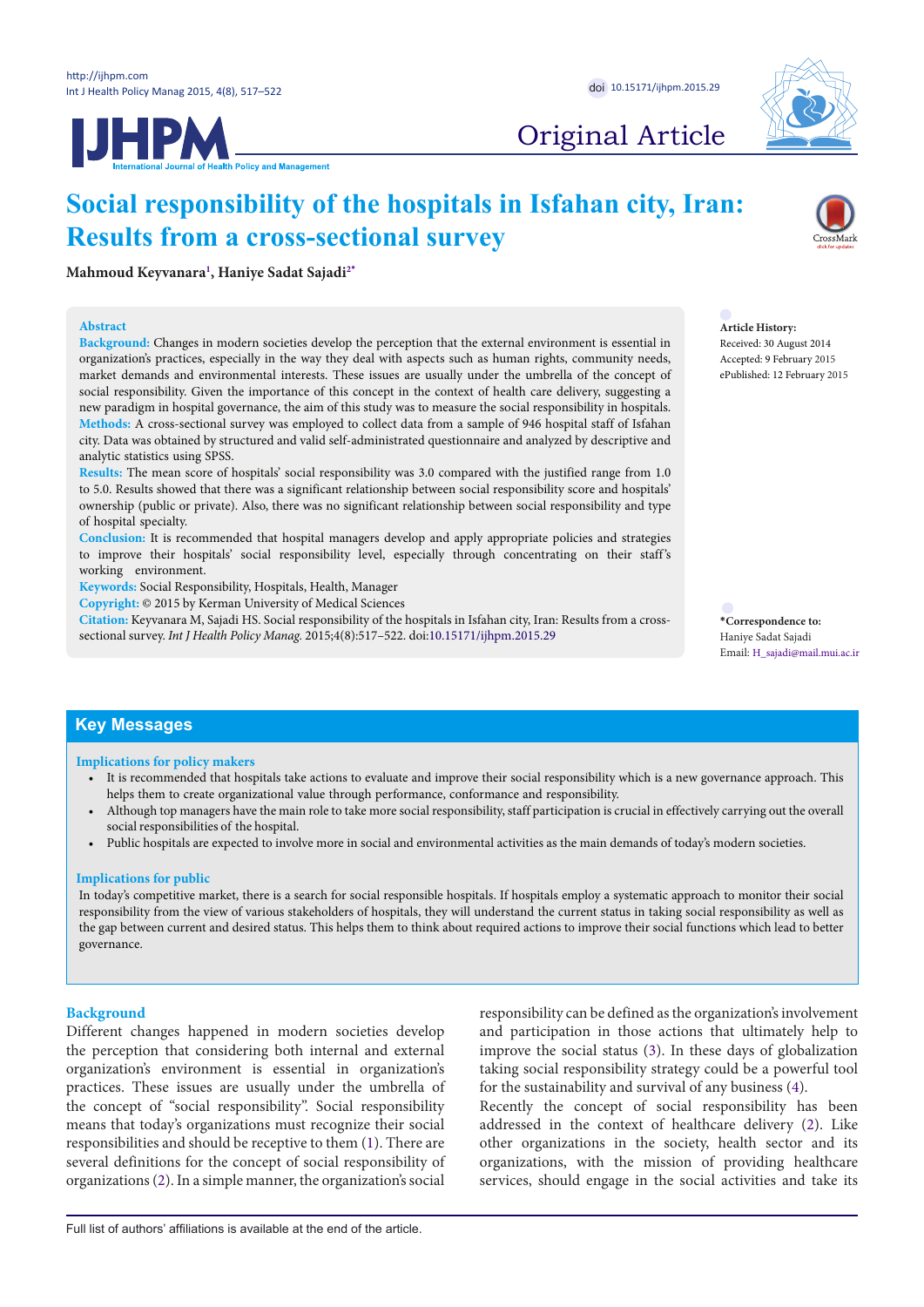social responsibility ([5\)](#page-5-6). Donohoe pointed to this issue by stating that to prevent the catastrophic environmental degradation and its social effects, which has the greatest negative impact on the health of individuals and the society, the role of health sector is more important than others ([6\)](#page-5-7). Abreu *et al.* also showed in another study that there is an urgent need for actions related to the social responsibility of the health sector and healthcare [\(7\)](#page-5-8).

The concept of social responsibility is more highlighted in the hospital setting. As all know, hospitals are the strategic parts of the health sector [\(8](#page-5-9)[,9](#page-5-10)). Also, because of the extent and complexity of tasks, they have a complex structure with a wide variety of specialists. Therefore, their situation is different from other health organizations [\(10\)](#page-5-11). Whatever happens inside a hospital is affected by all external conditions. So, hospitals are meant to take the social responsibility. This necessity has been shown by previous studies ([7,](#page-5-8)[11](#page-5-12)). Furthermore, pressure from globalization and the competitive market make hospitals seek good hospital governance in which the social function of a hospital is redefined. Indeed, what is expected today from a hospital, is doing the right things and minimizing the potential damage to the stakeholders ([11](#page-5-12)).

The review of studies related to the social responsibility showed that there are few studies in the healthcare organizations, but more in other organizations. The main objectives of those studies, which have been done beyond the health sector, were identifying suitable models for the social responsibility of the organizations [\(12–](#page-5-13)[14](#page-5-14)), examining the relationship between the social responsibility and the financial performance [\(15\)](#page-5-15) and the leadership styles ([16\)](#page-5-16), reviewing comments and attitudes of various groups about the social responsibility of the organizations [\(3](#page-5-4)[,17–](#page-5-17)[20\)](#page-5-18), evaluating the initiatives of the organizations to increase the social responsibility ([21](#page-5-19),[22](#page-5-20)), and assessing the impact of the social responsibility on the organization ([23](#page-5-21)[,24](#page-5-22)).

In studies conducted in the healthcare settings, the main objectives were recognized as developing a model for the hospital's social responsibility [\(7](#page-5-8)[,25](#page-5-23)[,26\)](#page-5-24), finding the social responsibilities and duties of the hospitals [\(27](#page-5-25)[,28\)](#page-5-26) and identifying the incentives for hospitals to take social responsibility [\(29\)](#page-5-27).

However, searching for social responsible organizations in today's societies which are governed by a sense of citizenship and civic consciousness indicates the importance of taking the social responsibility by hospitals ([30\)](#page-5-28). In fact, hospitals can and should be the first ones to follow this path and contribute to a fairer society and a safer environment. They should try to understand their mission in a global society, take more social responsibility and implement suitable initiatives to promote their social responsibility [\(11\)](#page-5-12). Such movement needs to understand the current status of the hospital in relation to social responsibility. The need to examine the current status of social responsibility and the lack of empirical studies which focus on measuring this responsibility in the health sector, were the reasons which encouraged us to design this study with the aim of determining the level of social responsibility in hospitals. We hope this can help hospitals to identify their strength and weakness and help them to adopt required actions that may result in improving social responsibility.

# **Methods**

# *Design*

The present study was a cross-sectional descriptive one. It was conducted in Isfahan, Iran, 2012.

# *Participants*

All staff of different hospitals in the city of Isfahan constituted the study population (N= 8,300). City of Isfahan includes a total of 27 hospitals (11 academic, 8 private, 2 social welfare, 3 army and 3 charities affiliated). Due to problems with military hospitals for their cooperation in data collection and semiclosed nature of some charitable institutions, we excluded these hospitals from the study. Therefore, of 27 hospitals, 21 hospitals were selected as the study population. It is worth mentioning that these 21 hospitals were the most important centers in the city and accounted for a large percentage of their customers. By simple stratified sampling method, the sample consisted of the 946 staff.

# *Data collection tools*

Data were collected using a self-administered valid and reliable questionnaire. To develop this questionnaire, the research team firstly carried out a comprehensive hard and soft copy resource searching. Following the result of those searches and that of previous related studies ([1](#page-5-2),[18](#page-5-29)), especially those which are about corporate social responsibility, we considered five different dimensions for the social responsibility and based on them measured the level of the social responsibility in the hospitals. These dimensions were as follows:

- 1. Leadership and inner processes which include the areas of mission and vision, policies and procedures, ethical codes, regulations and procedures;
- 2. Marketing that refers to suppliers and contractors, supply chain, consumer rights, responsibilities and liability management services including responsible purchasing;
- 3. Workplace environment which contains staff safety and health issues;
- 4. An environment which includes issues of sustainable development, pollution, waste management, energy saving and green purchasing management;
- 5. Community that states the local community, academic community in partnership with social institutions, partnership with Non-Governmental Organizations (NGOs), volunteer participation supporting activities of employee and charitable support.

Given these five dimensions and also after interviewing with three related experts, the initial questionnaire, which included 30 items, was prepared. This questionnaire was checked for content validity by seeking the views of 20 experts [10 health managers, 3 physicians who had management experience, 2 Ministry of Health (MoH) officers, 3 head nurses and 2 business managers]. Each expert was interviewed and asked to individually and independently evaluate and score each item for its appropriateness, representativeness and explicitness using a 5-point Likert Scale. Based on the feedback from the experts, each item of the questionnaire was assessed by Lawshe technique [\(31\)](#page-5-30). Hence, 4 items were removed and 26 items remained in the final questionnaire. Additionally, the reliability was tested by a pilot study and the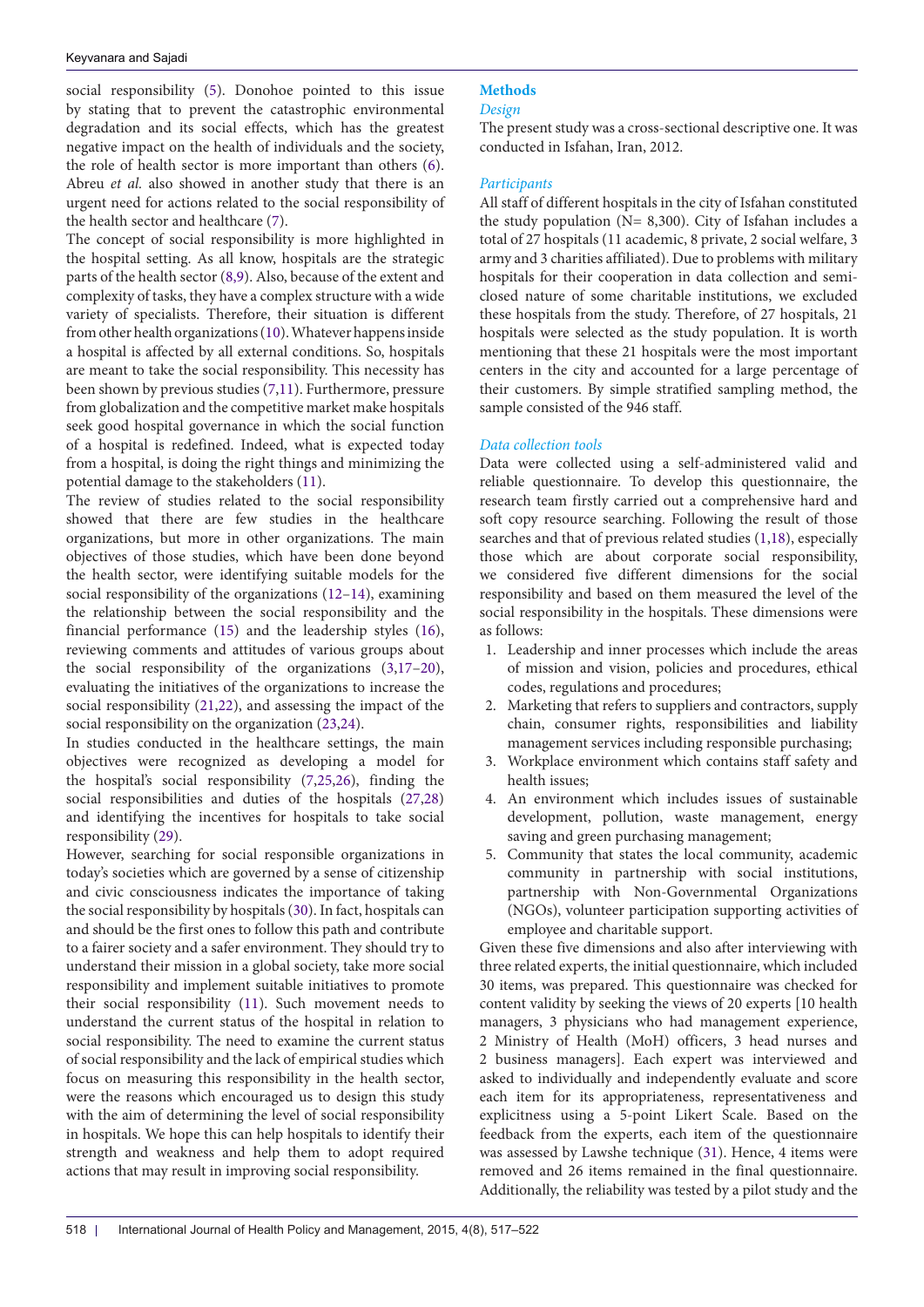value of 0.95 for the Cronbach's alpha showed the reliability of the questionnaire.

The final questionnaire had three parts; the first part was questionnaire guide and demographic details, the second part included 3 closed items related to the profile of the hospitals and finally the last part consisted of 26 closed items measuring social responsibility in above 5 dimensions. The answers were arranged in five levels; very low, low, moderate, high, and very high. We assigned the following scores for the options: 1 for very low, 2 for low, 3 for moderate, 4 for high, and 5 for very high so that range of average score was from 1 to 5. According to this scoring, the mean score of total 26 items was considered as level of hospital social responsibility. Also, based on the expert's opinions, the research team decided that the mean score of less than 2.3, from 2.3 to 3.6 and above 3.6 on the total scale was evaluated as low, moderate and high social responsibility level, respectively.

### *Data analysis*

The Statistical Package for Social Sciences version 16.0 for Windows (SPSS Inc., Chicago, IL, USA) was used.

### **Results**

The responses of 755 staff that completely filled out the questionnaire were analyzed (response rate: 79.8%). The average age of participants was 34.5 years. Of the 755 staff, 483 were male (64%) and 272 were female (36%). Most of the staff had university degrees (86%) and were married (80%). The hospitals under this study were 63% academic, 14.3% private and the rest social welfare. In terms of activity, most of them were general (76%).

The mean score for the social responsibility of the hospitals in leadership and the internal processes, marketing, workplace, environmental and community's dimensions were obtained at 3.3, 3.1, 2.8, 3.0 and 2.8 respectively, which indicated that the level of the social responsibility in all dimensions was moderate. Overall, the mean score of the social responsibility was 3.0 which again indicated the level is moderate. The highest mean score of social responsibility was for an academic, special hospital (4.3) and the lowest score was in a private, general hospital (2.4). The social responsibility level of four hospitals (19%) was high and others (81%) were moderate [\(Table 1\)](#page-2-0).

The independent T-Test test revealed that in all dimensions except the environmental dimension, there was a significant difference between mean scores of the social responsibility from the point of views of managers and staff (*P*<0.050). Managers believed that they have fulfilled their social responsibility more than staff [\(Table 2](#page-2-1)). It is worth to mention that irrespective of different dimensions, the mean score obtained by managers and staff for the social responsibility was also significantly different ( $P=0.003$ ).

Regarding the type of hospital ownership, as we see in the [Table 3](#page-2-2), in all dimensions, there was a significant difference between the mean score and the type of hospital ownership (*P*<0.050). Private hospitals had the highest score in all dimensions of social responsibility. Also, there was a significant difference between the mean score of social responsibility and the type hospital ownership (*P*=0.000). The social responsibility in private hospitals was higher than academic and social welfare hospitals.

Finally, according to being general or special for the hospitals, the hypothesis test showed in all dimensions, there was no significant difference between the mean score and the type of activity in the hospitals (*P*>0.050). Likewise, there was no significant difference in the mean score of the social responsibility of general and specialist hospitals (*P*=0.917; [Table 4\)](#page-3-0).

<span id="page-2-0"></span>

| Table 1. Studied hospitals: social responsibility |  |  |  |  |
|---------------------------------------------------|--|--|--|--|
|---------------------------------------------------|--|--|--|--|

|                 |                                              |   |      |           | Social responsibility Social responsibility |  |
|-----------------|----------------------------------------------|---|------|-----------|---------------------------------------------|--|
| Hospital        | Ownership <sup>*</sup> Activity <sup>*</sup> |   | Mean | <b>SD</b> | level***                                    |  |
| H1              | P                                            | G | 3.7  | 0.6       | H                                           |  |
| H2              | A                                            | G | 2.9  | 0.5       | M                                           |  |
| H <sub>3</sub>  | $\overline{A}$                               | G | 3.0  | 0.6       | M                                           |  |
| H4              | A                                            | S | 3.0  | 0.7       | M                                           |  |
| H <sub>5</sub>  | $\overline{A}$                               | S | 3.2  | 0.4       | M                                           |  |
| H <sub>6</sub>  | P                                            | G | 3.8  | 0.7       | H                                           |  |
| H7              | $\overline{A}$                               | S | 2.9  | 0.5       | M                                           |  |
| H <sub>8</sub>  | S                                            | G | 2.9  | 0.5       | M                                           |  |
| H <sub>9</sub>  | $\overline{A}$                               | S | 3.1  | 0.5       | M                                           |  |
| H10             | S                                            | G | 2.7  | 0.4       | M                                           |  |
| H11             | $\overline{A}$                               | G | 3.4  | 0.3       | M                                           |  |
| H12             | A                                            | G | 2.8  | 0.8       | M                                           |  |
| H13             | P                                            | G | 3.4  | 0.3       | M                                           |  |
| H14             | P                                            | G | 2.4  | 0.4       | M                                           |  |
| H15             | $\overline{A}$                               | G | 3.5  | 0.5       | M                                           |  |
| H16             | A                                            | S | 2.8  | 0.8       | M                                           |  |
| H17             | P                                            | G | 3.3  | 0.6       | M                                           |  |
| H18             | A                                            | S | 4.3  | 0.3       | H                                           |  |
| H19             | P                                            | G | 3.9  | 0.7       | H                                           |  |
| H <sub>20</sub> | S                                            | G | 2.8  | 0.6       | M                                           |  |
| H21             | Α                                            | G | 3.5  | 0.5       | M                                           |  |

SD= Standard Deviation

\*P: Private, A: Academic, S: Social welfare hospitals

\*\*G: General, S: Special hospitals

\*\*\*L: Low, M: Moderate, H: High

<span id="page-2-1"></span>**Table 2.** Participant differences: social responsibility and its dimensions

|                        | <b>Managers</b><br>$n = 51$ |     | Staff<br>$n = 704$ |     | 2-tail.<br>prob.* |
|------------------------|-----------------------------|-----|--------------------|-----|-------------------|
|                        | Mean                        | SD  | Mean               | SD  |                   |
| Social responsibility  | 3.4                         | 0.6 | 3.0                | 0.6 | 0.003             |
| Leadership and process | 3.6                         | 0.7 | 3.3                | 0.7 | 0.044             |
| Marketing              | 3.5                         | 0.7 | 3.1                | 0.7 | 0.016             |
| Workplace              | 3.3                         | 0.8 | 3.0                | 0.8 | 0.003             |
| Environment            | 3.3                         | 0.6 | 3.0                | 0.7 | 0.110             |
| Community              | 3.4                         | 0.6 | 2.8                | 0.8 | 0.001             |

SD= Standard Deviation; \*Significant at 0.05 alpha level

<span id="page-2-2"></span>**Table 3.** Ownership differences: social responsibility and its dimensions

|                                                          | Academic<br>medical |           | Private |           | <b>Social</b><br>welfare |     | *F-prob. |
|----------------------------------------------------------|---------------------|-----------|---------|-----------|--------------------------|-----|----------|
|                                                          | Mean                | <b>SD</b> | mean    | <b>SD</b> | mean                     | SD  |          |
| Social responsibility                                    | 3.0                 | 0.6       | 3.4     | 0.6       | 2.8                      | 0.7 | 0.000    |
| Leadership and<br>process                                | 3.3                 | 0.8       | 3.5     | 0.7       | 3.0                      | 0.7 | 0.000    |
| Marketing                                                | 3.1                 | 0.7       | 3.5     | 0.6       | 3.0                      | 0.6 | 0.000    |
| Workplace                                                | 2.8                 | 0.8       | 3.1     | 0.8       | 2.5                      | 0.8 | 0.000    |
| Environment                                              | 3.0                 | 0.8       | 3.4     | 0.8       | 2.8                      | 0.8 | 0.000    |
| Community                                                | 2.7                 | 0.8       | 3.2     | 0.8       | 2.6                      | 0.9 | 0.000    |
| SD= Standard Deviation; *Significant at 0.05 alpha level |                     |           |         |           |                          |     |          |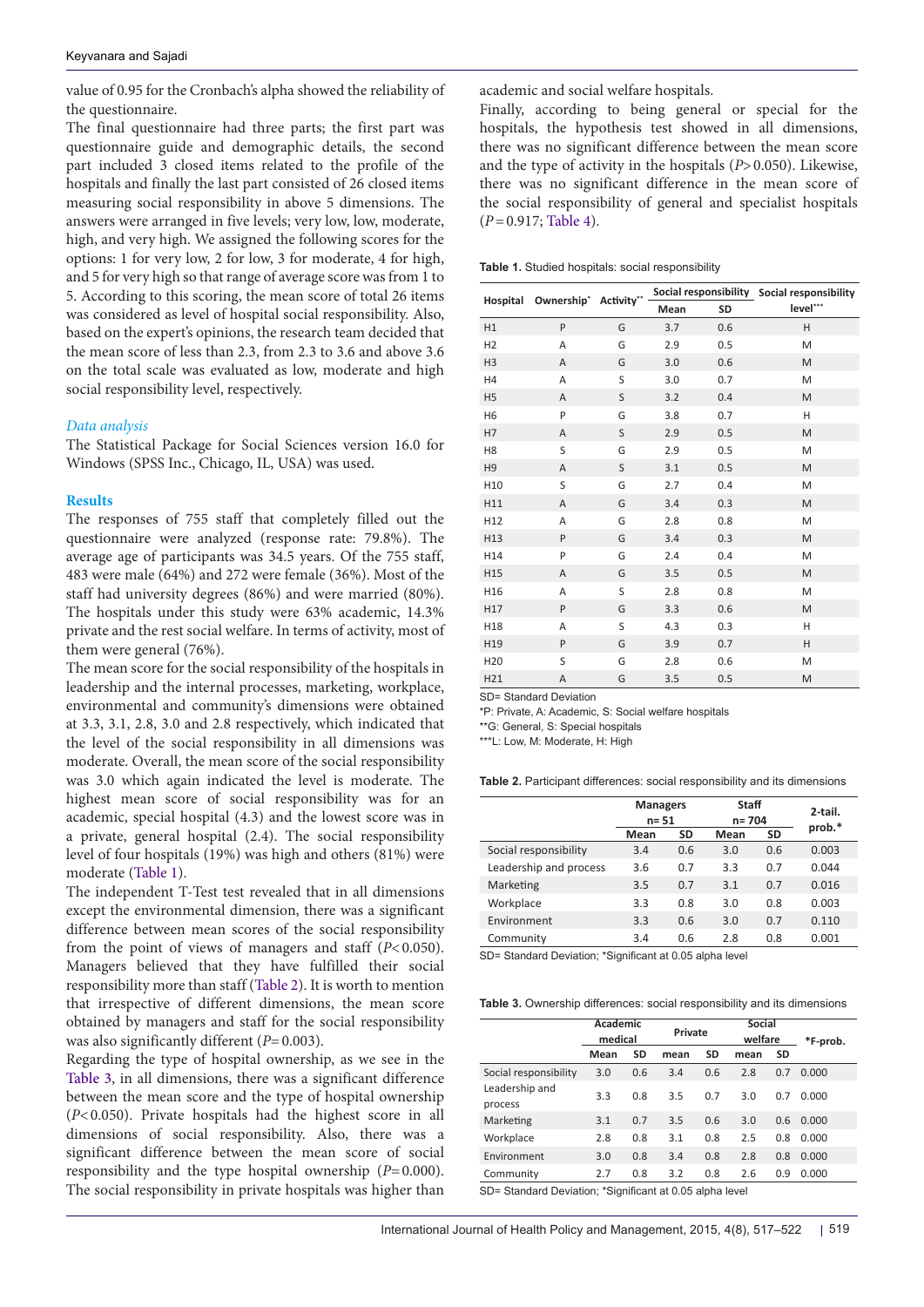<span id="page-3-0"></span>

|  | Table 4. Activity differences: social responsibility and its dimensions |
|--|-------------------------------------------------------------------------|
|--|-------------------------------------------------------------------------|

|                        | General |     | <b>Special</b> |           |                |
|------------------------|---------|-----|----------------|-----------|----------------|
|                        | Mean    | SD  | Mean           | <b>SD</b> | 2-tail. prob.* |
| Social responsibility  | 3.0     | 0.7 | 3.0            | 0.6       | 0.917          |
| Leadership and process | 3.3     | 0.7 | 3.3            | 0.8       | 0.679          |
| Marketing              | 3.1     | 0.7 | 3.1            | 0.7       | 0.868          |
| Workplace              | 2.8     | 0.8 | 2.8            | 0.8       | 0.868          |
| Environment            | 3.0     | 0.8 | 3.0            | 0.7       | 0.479          |
| Community              | 2.8     | 0.9 | 2.8            | 0.9       | 0.903          |

SD= Standard Deviation; \*Significant at 0.05 alpha level

#### **Discussion**

The current study measured the level of social responsibility in hospitals. The results of this study demonstrated that the social responsibility of hospitals was moderate in level. That means more attention and effort are needed in order to increase this level. Previous studies also have emphasized this necessity. For example, Abreu *et al.* in their study in the hospitals of Portugal pointed to this necessity and recommended that as a complex organization, hospital must base its disclosure policy in transparency to allow patients to identify their own orientations ([7\)](#page-5-8). In another study in Bangladesh, the researcher proposed the healthcare centers should identify their social conditions of the society and act according to their social responsibilities. This improves the ability of providing healthcare services ([32](#page-5-31)).

Some similar studies which have been performed beyond the health sector reported the moderate level of the social responsibility of the organizations. For instance, the findings of Panwar *et al.* research suggested that significant legitimacy and expectation gaps exist between societal respondents and industry managers, indicating managerial attention to the social and environmental issues facing the US forest products industry [\(3](#page-5-4)). The reports on the social responsibility in the selected banks in Bangladesh and in a group of Kazakh companies also expressed the undesirable social responsibility level in these under study organizations. Focusing on doing actions revealing the social responsibility of the organizations was recommended in these works [\(20,](#page-5-18)[22\)](#page-5-20).

Although all these studies examined the social responsibility of their organizations by using different methods, but most of them concluded most investment in designing and implementing of the social responsibility is an issue that is focused by managers and customers [\(3](#page-5-4)[,24,](#page-5-22)[33\)](#page-5-32), especially in the health sector [\(26](#page-5-24)). Also, they emphasized that the implementation of these actions lead to the benefits of these organizations [\(29\)](#page-5-27).

This study found that among five dimensions of the social responsibility, the dimension of leadership and internal process had received more attention. That means to operate according to the social responsibility, hospitals paid more attention to the following actions: developing and announcing the organization's mission and vision, policies and procedures, ethical codes, rules and regulations. Some of these actions like mission and vision formulations are basic requirements for every organizational change that through them, the required commitment of the senior management to the successful implementation of policies can be achieved [\(27,](#page-5-25)[29\)](#page-5-27). Furthermore the needed participation in achieving the goals can be ensured ([26](#page-5-24)[,34](#page-5-33)). These facts have been supported by previous studies were confirmed the need of mission, vision and values formulation [\(7,](#page-5-8)[19\)](#page-5-34), awareness of customers about the organization mission and responsibilities ([6](#page-5-7),[27](#page-5-25)), and the importance of applied training in this field [\(6](#page-5-7)[,27](#page-5-25)[,32\)](#page-5-31).

The management commitment is one of the most important parts of the social responsibility. This has been shown by Kakabads and Rozuel in one of the local hospitals in France [\(25\)](#page-5-23). Rohini also surveyed the social responsibility of five private hospitals in the city of Bangalore in India, and emphasized on the hospitals senior management role in social responsibility ([35](#page-5-35)). So it can be said, although there are quiet necessary actions in the hospitals toward achieving the social responsibility, but they are not sufficient; hence, more attempts need to be done.

The marketing dimension came after leadership in ranking. This dimension also was evaluated at a moderate level, which indicated again the need of implementing further action regarding to this dimension. The previous studies have emphasized on the necessity of attention to these kinds of actions relating suppliers and contractors of supply chain, customers and consumers' rights, product liability responsibility and purchasing management.

Givel showed in his study that organizations should give attention not only to the shareholders, but also to other key stakeholders such as customers, community, suppliers and employees [\(36](#page-5-36)). Results of another study displayed that although the shareholders' theory in the 19<sup>th</sup> century could satisfy the needs, but this theory is not applicable for today, and changes and modifications should be applied to it [\(37](#page-5-37)). The importance of considering the key stakeholders is such that positive interaction with the market has been introduced as one of the requirements for the organizational success. Therefore the role of key of stakeholders is essential in developing a model for the hospital social responsibility ([25](#page-5-23)). Environmental dimension was placed in the third priority by the hospitals. The importance of the taking social responsibility corresponding to the environment, the necessity of operation in the manner which has least harm and damage to the environment and the positive impact of the social responsibility initiatives on sustainable development, reduction of pollution, waste management and energy saving management have been shown in many studies ([21](#page-5-19),[27](#page-5-25),[36](#page-5-36)[,38](#page-5-38)). Regarding to the environment dimension, some studies have considered the role of healthcare organizations more important and suggested that in order to change to green centers, the health sector should carry out measures to protect the environment. These actions were a part of the organization plan to get converted into socially responsible organizations [\(28\)](#page-5-26). Another study has also expressed to prevent a disaster, which Malthus has mentioned in it, the role of the health sector, especially its physicians, is more important than others ([6](#page-5-7)).

The community and workplace dimensions have received the least attention in this study. Similar to this finding, inadequate evaluation of communication, coordination and partnership with communities, local and national organizations, which indicates undesirable levels of the community dimension of the social responsibility, were also obtained in another study [\(21\)](#page-5-19). Note that the need of cooperation health service organizations with institutions involved in social activities and participation with relevant institutions has been confirmed in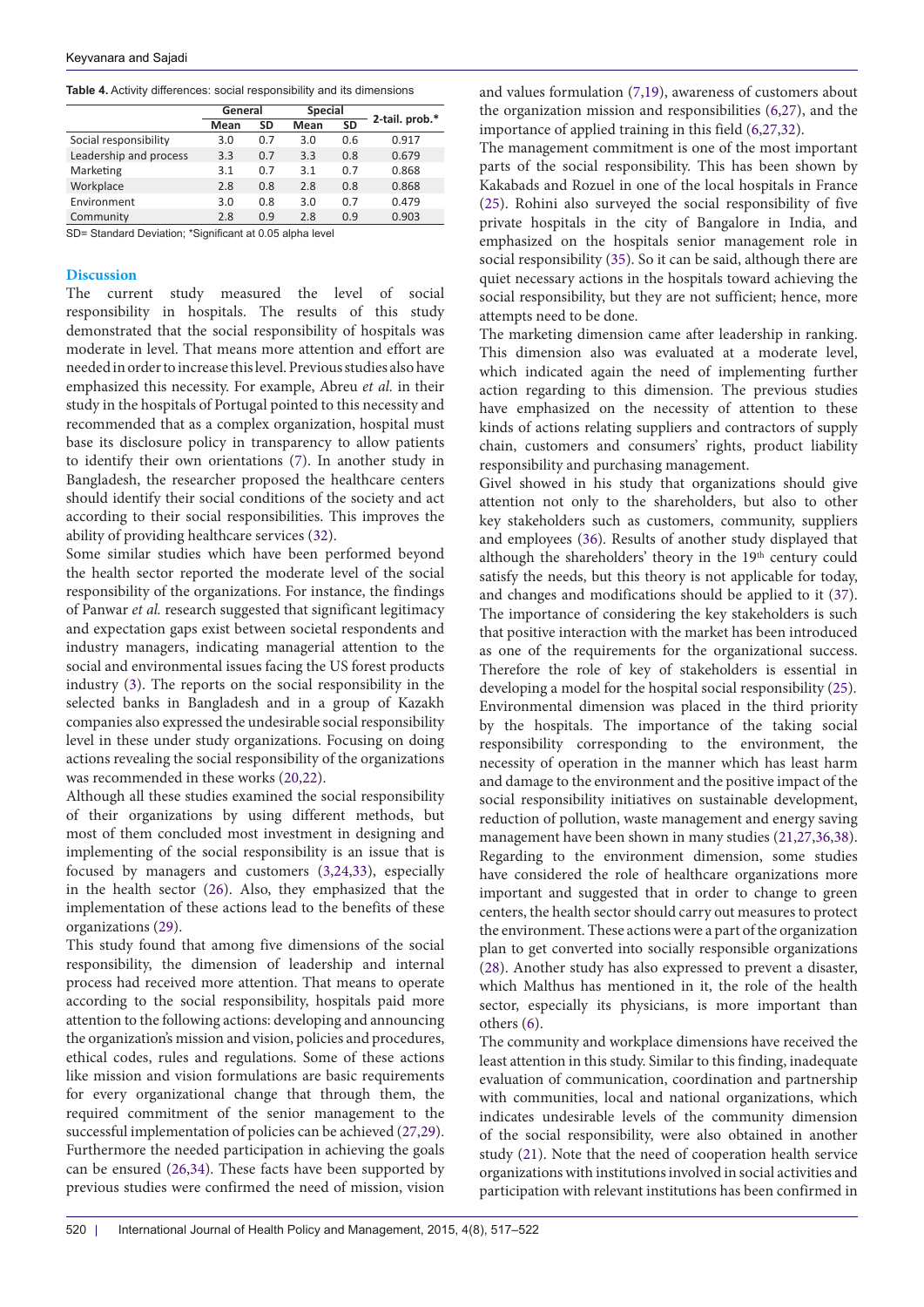# previous studies ([6](#page-5-7),[27](#page-5-25),[29](#page-5-27)).

Related to the workplace dimension, it has been shown that considering items such as staff safety and health, staff training and empowerment, human rights, decent work and briefly considering initiatives of promoting the workplace health provide a tool for the social control. This tool leads not only to attain more health of workers, but also leads to create a sustainable and responsible organization ([39](#page-5-39)). Therefore, enforcement actions related to this dimension are needed to increase the social responsibility ([40](#page-5-40)). Due to this fact that most of available resources in the health sector are human resources, this need is more noticeable.

The findings also revealed that managers reported more social responsibility than staff. Therefore, it can be concluded that managers are more optimistic about the social responsibility initiatives have been fulfilled in the hospitals. Hence, while managers think they have done their responsibilities to the global society, staff expects more efforts to improve the contribution to a better society. Moreover, it seems that managers have more involvement with social responsibility activities than staff and thus they are more aware about what have been done in the hospitals to improve social responsibility. This highlighted the importance of top management participation with staff in effectively carrying out the overall social responsibilities of the hospital. The importance of such participation to social responsibility improvement was also reported in Rohini study [\(35\)](#page-5-35).

In this study, the social responsibility of private hospitals was higher than public hospitals. Public hospitals are owned by the government and receive government funding, while private ones are owned by a profit company or a non-profit organization and privately funded. It seems public hospitals try less than private one to attract customers and get a bigger market share. They mostly have own patients and provide free or cheap healthcare services to their patients. But private hospital should seek ways to build and increase the public trust and meet stakeholders' demands. Hence, they are more intent to involve social and environmental activities, which is one of the main demands of today's modern societies.

# **Conclusion**

Along with the aim to increase productivity, paying attention to the social expectations and moral judgments as well as responding effectively to them, help hospitals to achieve their defined goals successfully. For that, the commitment of the hospital managers to ethical principles, attention and emphasis on universal moral principles, developing hospital ethics, appropriate measures consistent with the society demand and sensitivities and implementing ethics training program for managers and staff are some examples of activities that can be performed by the hospitals. In order to evaluate the effectiveness of these actions periodically, measuring the level of social responsibility in various hospitals seems to be necessary. Based on the results obtained in this study and in order to increase the social responsibility of the hospitals, following are recommended:

- 1. Planning and implementing the suitable mechanisms for attaining and improving the staff health, safety and welfare;
- 2. Holding more applied training courses for the staff in

different categories;

- 3. More staff participation through some alternatives such as implementing the suggestion system;
- 4. Revision of the recruitment and retention systems of human resources;
- 5. The feasibility of implementing the family welfare programs;
- 6. The analytical reports preparation and publication, regarding the benefits and savings which results in implementation of policies and actions to protect the environment;
- 7. Studying, doing surveys and giving information about the environmental effect of the launch of new sections and new services;
- 8. Welcoming new ideas for delivering health services that have least damage to the environment;
- 9. Following up wisely to develop and implement strategies to improve consumption patterns;
- 10. Efforts to implement green management;
- 11. Paying attention to the hospital waste management.

# **Limitations and implications for future research**

The level of social responsibility can be evaluated from two points of view; the external stakeholders (customers and society) and the internal stakeholders (managers, staff and shareholders). Evaluation of each of these perspectives can be performed separately by using some specific methods. In this study, we examined the level of social responsibility of a sample of hospital from the view of staff, because of time and financial limitations. Also, it was conducted at 21 hospitals in Isfahan city, Iran. Therefore, the findings should be interpreted with caution since the participants were hospital staff from a particular province of Iran and do not represent all hospital stakeholders in this country. More research in this area is needed before generalizing the study findings. Future research also needs to examine the level of the hospital's social responsibility from the point of both internal and external stakeholders and also to explore the variables that directly or indirectly influence and are influenced by social responsibility of hospitals that were not measured in the current study.

# **Acknowledgments**

The authors gratefully acknowledge the reviewers for their constructive comments. The authors would also like to thank all hospital employees who took part in the study. This study was supported by The Social Determinants of Health Research Centre, Isfahan University of Medical Sciences, Isfahan, Iran (Grant No. 290074).

#### **Ethical Issues**

Ethics approval was obtained from the Social Determinants of Health Research Centre of Isfahan University of Medical Sciences (IUMS). The participants were informed of the objective of the study. Moreover, they were reassured that their responses would be kept confidential and their identities would not be disclosed in any resulting publication.

#### **Competing interests**

Authors declare that they have no competing interests.

### **Authors' contributions**

MK participated in study design, contributed to data analysis and interpretation, as well as preparation of the manuscript. HSS conceived the study, carried out data collection, analysis and interpretation, and contributed to the writing and